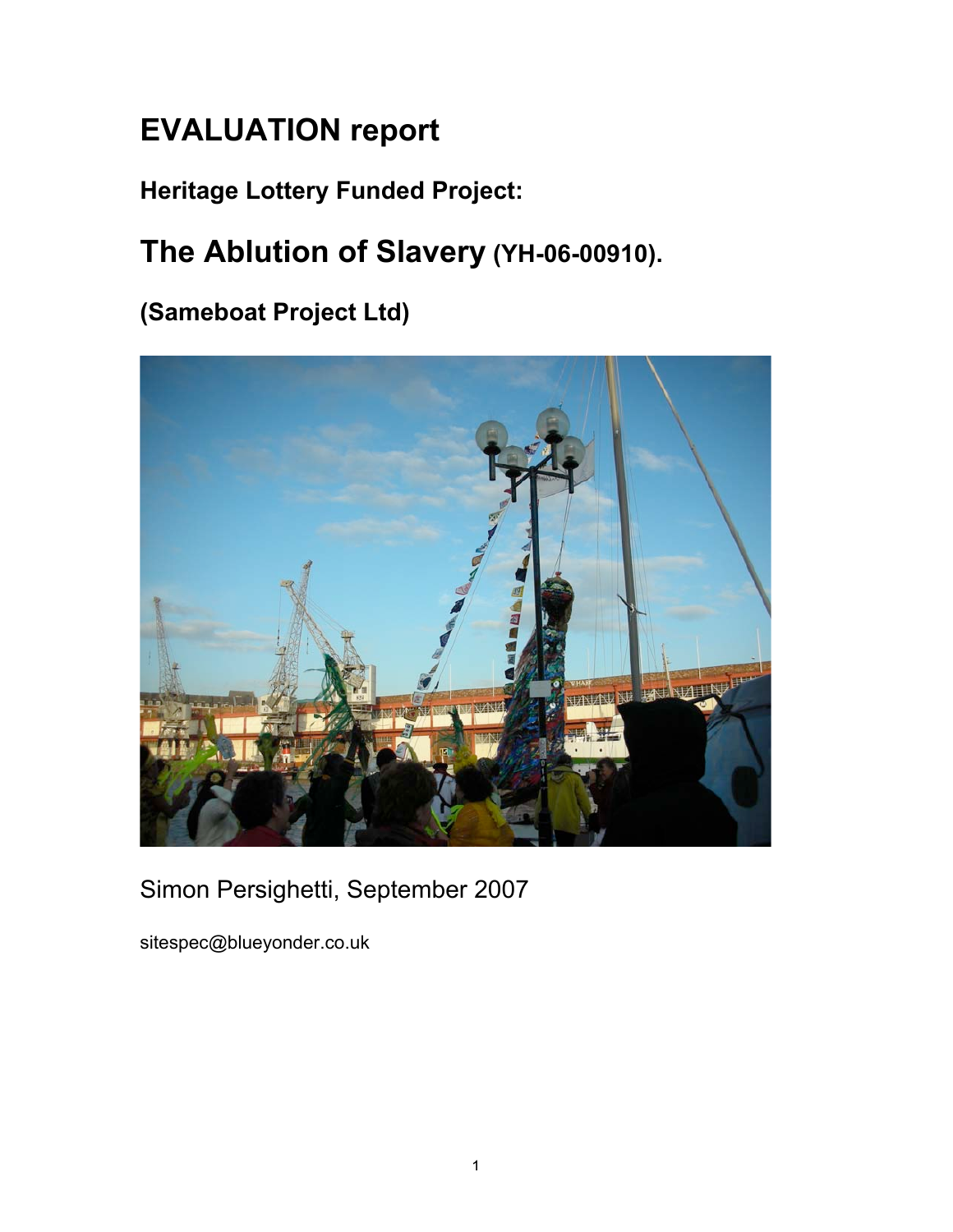## **EVALUATION**

## **Heritage Lottery Funded Project:**

## **The Ablution of Slavery (YH-06-00910).**

## **(Sameboat Project Ltd)**

Simon Persighetti, September 2007

*The voyage that carried Africans into slavery across the Atlantic Ocean was called the 'Middle Passage'. Having arrived at the African coast captains were anxious to make their stay as short as possible to avoid disease and mutiny. Slaves were taken from the holding forts, shackled together in pairs with leg-irons and carried to the ships in dugout canoes. Once aboard they were branded with a red-hot iron, like cattle, to show who owned them and their clothes removed.*

*Slaves were housed in the ship's hold like any other cargo. The men were kept in chains while women and children were allowed to go free. Slaves lay on specially built shelves with about 0.5 metres of vertical space, the men still fettered in pairs. As long as they were in the hold slaves had to remain lying flat on their backs. Once the available spaces were filled the captains would set sail.* www.bristolandslavery.4t.com



This image originally appeared on a leaflet published by the Plymouth Abolitionist committee in 1788. **(Appendix 1.)** This disturbing illustration of the slave ship *Brookes* with 454 Africans crammed aboard evoked the description of people being "packed like sardines" or "like spoons in a drawer". It clearly showed how these captured humans were considered to be mere objects of exchange to be treated as cargo. The image was adapted in London and distributed nationwide, bringing widespread support for the abolitionist movement. The "spoon" became an icon of the Same Boat Project poetically combining the symbol of the human as object, the oar and the utensil of a feast.

How can we commemorate a heritage of conflict and exploitation that has been central in the making our modern world? Where do we stand with our ancestors' sufferings and cruelties? Should we apportion blame? Should we apologise? Are we all in the same boat? Where is your tribal memory? The sea. The sea has locked them up. www.**sameboat**project.com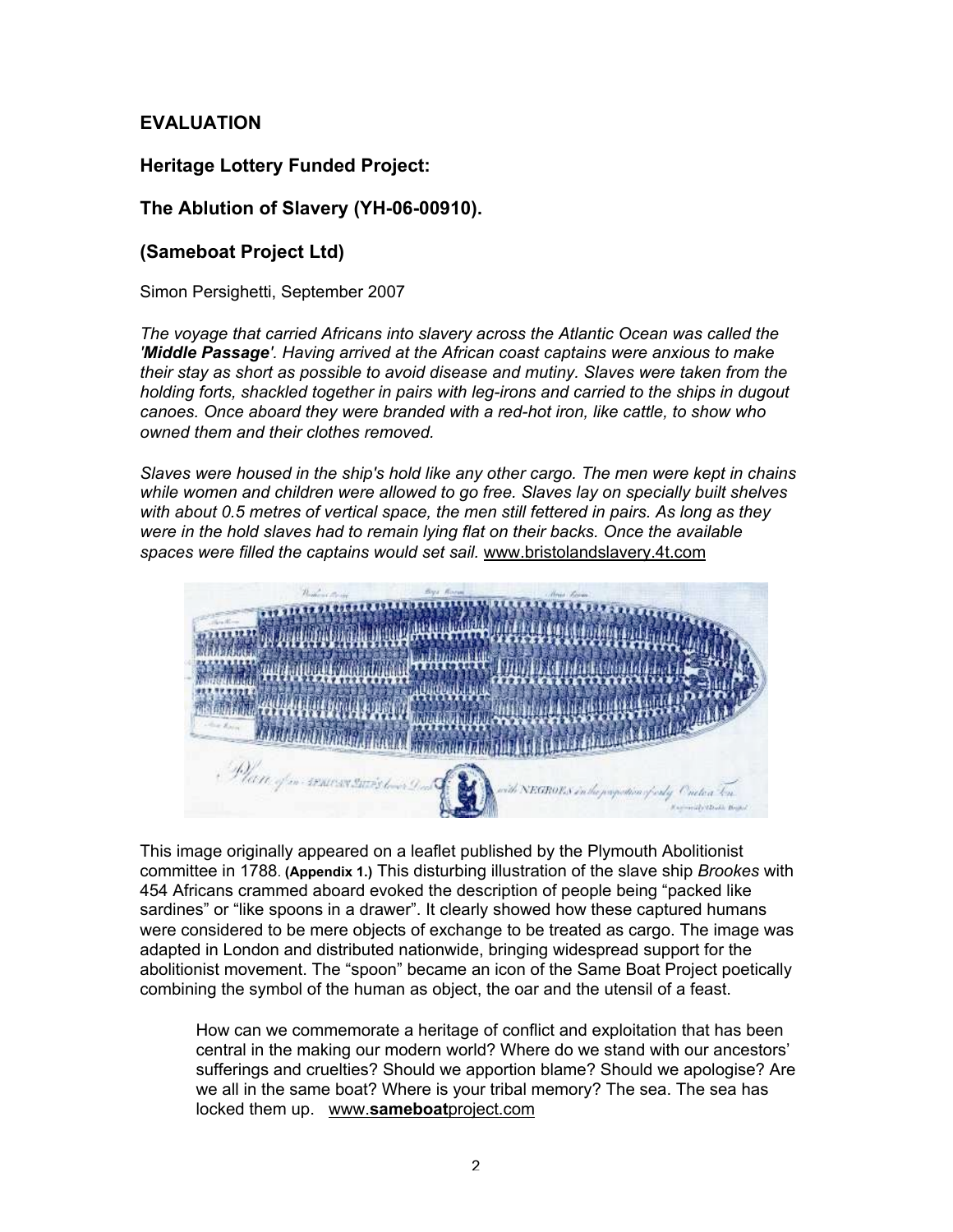#### **PROLOGUE**

At its very simplest a recognition of the South-West of England's' past involvement in the slave trade was marked in Exeter on  $25<sup>th</sup>$  March 2007 with a ceremony on the Cathedral Green. The Lord Mayor of Exeter, Councilor Norman Shiel, hosted the inclusive ceremony for local communities and individuals, at midday. Here the names of those individuals who appear on local and parish records as having been owned as slaves were read out in remembrance. Unlike the names of those who have fallen in war, this was a naming as a form of revelation, truth telling and perhaps apology. As Ayo Scott, a member of the Same Boat crew called out those names and the sound of those syllables bounced off the stone walls of the ancient cathedral, it was as if for one moment, the world stood still and the voices of those lost and exploited men, women and children had been freed into the sunlight of that morning. Councilor Shiel, said: "We can't turn back the hands of time but it is vitally important that we never forget this part of history and ensure that nothing remotely close to the transatlantic slave trade ever happens again." In the shadow of the cathedral the gathering heard something of the Church of England's' own involvement in the slave trade, to the extent that at the time of the abolition the Bishop of Exeter and three colleagues were paid nearly £13,000 in compensation for 665 slaves. **(Appendix 2.)** The aims of the Same Boat project to "enable diverse communities to explore their shared heritage of the Slave Trade" , would be fulfilled through countless hours of discussions, meetings and active devising and making towards the gathering together of lively cross cultural forms to commemorate the Atlantic Slave Trade and to celebrate it abolition. This small gesture through a naming ceremony would be amplified through the recognition of place, public participation and artistic endeavour underscored by the sound of the sea and a boat moored on the dockside.

The Abolition of the Slave Trade Act was passed by the British Parliament on 25 March 1807. This law included a fine of £100 for every slave found aboard a British ship - at that time the fine was so high it probably would have put the ship owner out of business. Slavery was then wiped out slowly - with slaves first being freed but signed up to work in "an apprenticeship" for their masters for five years. By 1838 all slaves in the British Empire were formally set free. Slaves didn't get any money for all the work they had done, but slave owners were given money for the loss of the slaves! One example was the Bishop of Exeter who gave up 665 slaves so got £12,700 (around £750,000 today). www.news.bbc.co.uk

The imagining of the actual journey across Mami Wata became an experiential reality...hence bringing with it that sense of liberation that our ancestors COULD be laid to rest by honouring them and bringing our gifts of remembrance to them. Ursula Monn

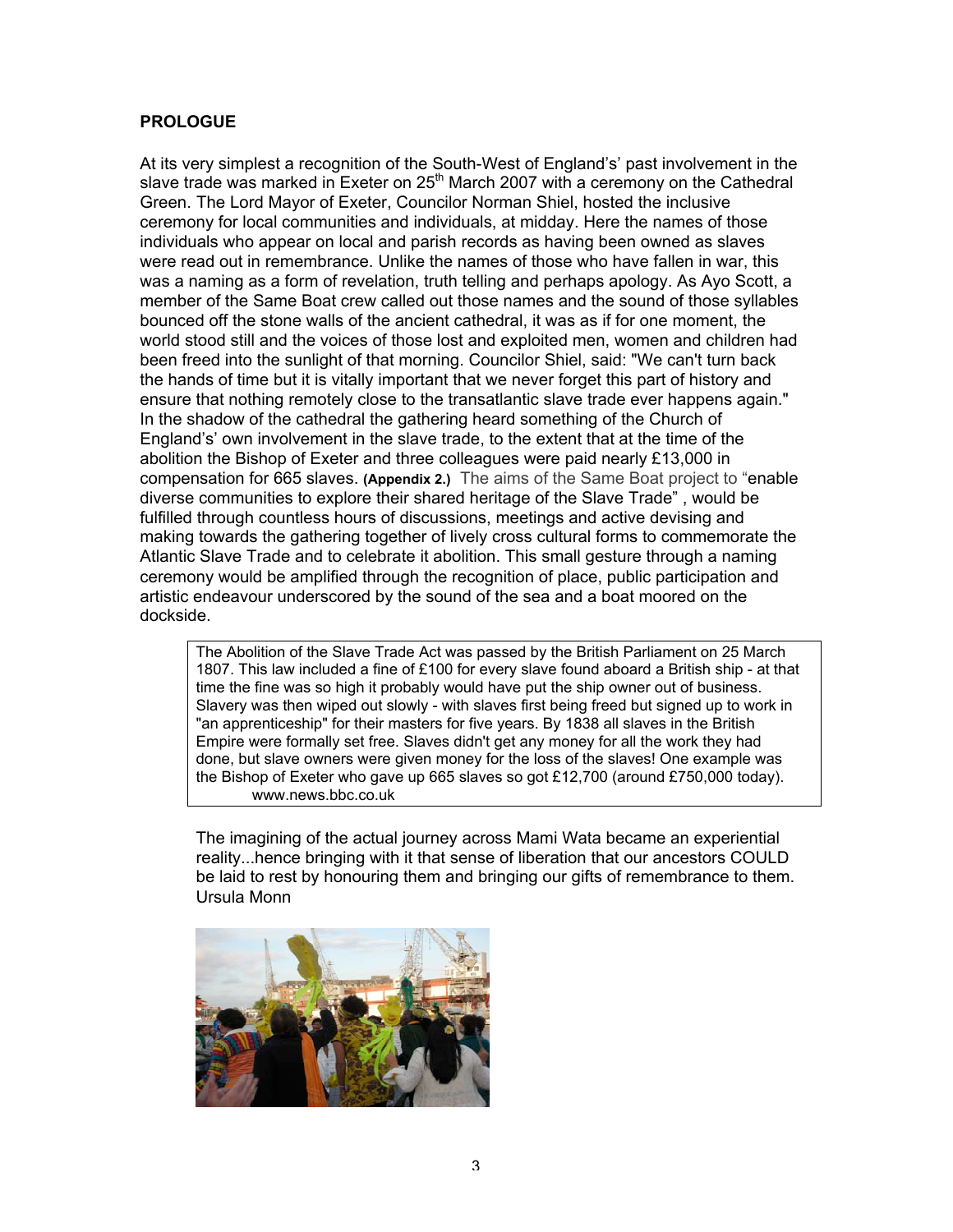#### *The Ablution of Slavery:* **A Play, an event or a Ritual ?**

I have been able to follow the virtual, the mainland and the quayside aspects of this *Sameboat* project, *The Ablution of Slavery* from the outset. I have followed the work and the discourses around it with a mixture of fascination and trepidation in the knowledge that this project is part of an unfathomable historical legacy and a chain link into the contemporary. Before responding to the ethical, political or social aspects of this practical and aesthetic response to the 2007 bicentennial of the abolition of the slave trade, I intend taking a cool, critical stance. By this I mean to comment objectively upon this multi-stranded project from the perspective of professional contextual arts practice. This hopefully will be useful in forming an overview of the modes of operation rather than an initial focus on what might be termed a *worthy* thematic. *Welfare State* an arts organisation that became synonymous with community arts from the 1960's through to the 21<sup>st</sup> Century can perhaps be referenced immediately in that the project being evaluated certainly mirrors some of the participative and spectacular dynamics of such erstwhile *Engineers of the Imagination.* Through its work, such a company inspired and generated thousands of mass and minor projects and initiatives that have at their core a desire to use the arts as a means of understanding the stories we are living in. *The Same Boat* project certainly seems to mirror such a precept. It is work that helps me to reflect upon and motivate my own practice as an artist. The invitation to evaluate the work leads me to examine my own perspective as an artist and provides a vehicle to interrogate the manifestos and motivations of this organisation that seeks through its work to find some kind of redemption from the unfinished business of the African Diaspora.

I worked as an art and drama teacher for 4 years (1987-91) in the landlocked African State of Zambia and it was there that I first became involved in what has been termed 'site-specific' performance work. On my first visit to that Nation in 1984, I met Dickson Mwansa who was teaching drama at Lusaka University. He told me about a theatre company called Chikwakwa, an outreach group formed in 1969 from the university campus experimenting with the uses of theatre in rural development issues. Mwansa writes:

Drama is a familiar and effective form of teaching that has been widely used in Zambian society. In traditional society, it is used for teaching the young coming of age how to live in the world. In modern times, it is strongly integrated in various forms of development work. (Mwansa, 2003 unpaginated)

'Chikwakwa' roughly translates as 'grass cutter' or 'machete', because the first task the performers completed on arrival at a particular location was to scythe a circle into the high savannah grass to create a performance arena. The cut grass was then used to create a thatched shelter to protect the actors from the heat of the sun and to be used as a base for meetings and devising a play which related directly to issues raised by local inhabitants. More recently (Residency: February to May 1994) a performance project called *Litooma* attempted to revive the original grassroots concept by holding workshops on the first Chikwakwa site. The Litooma director Thomas Riccio described the place as: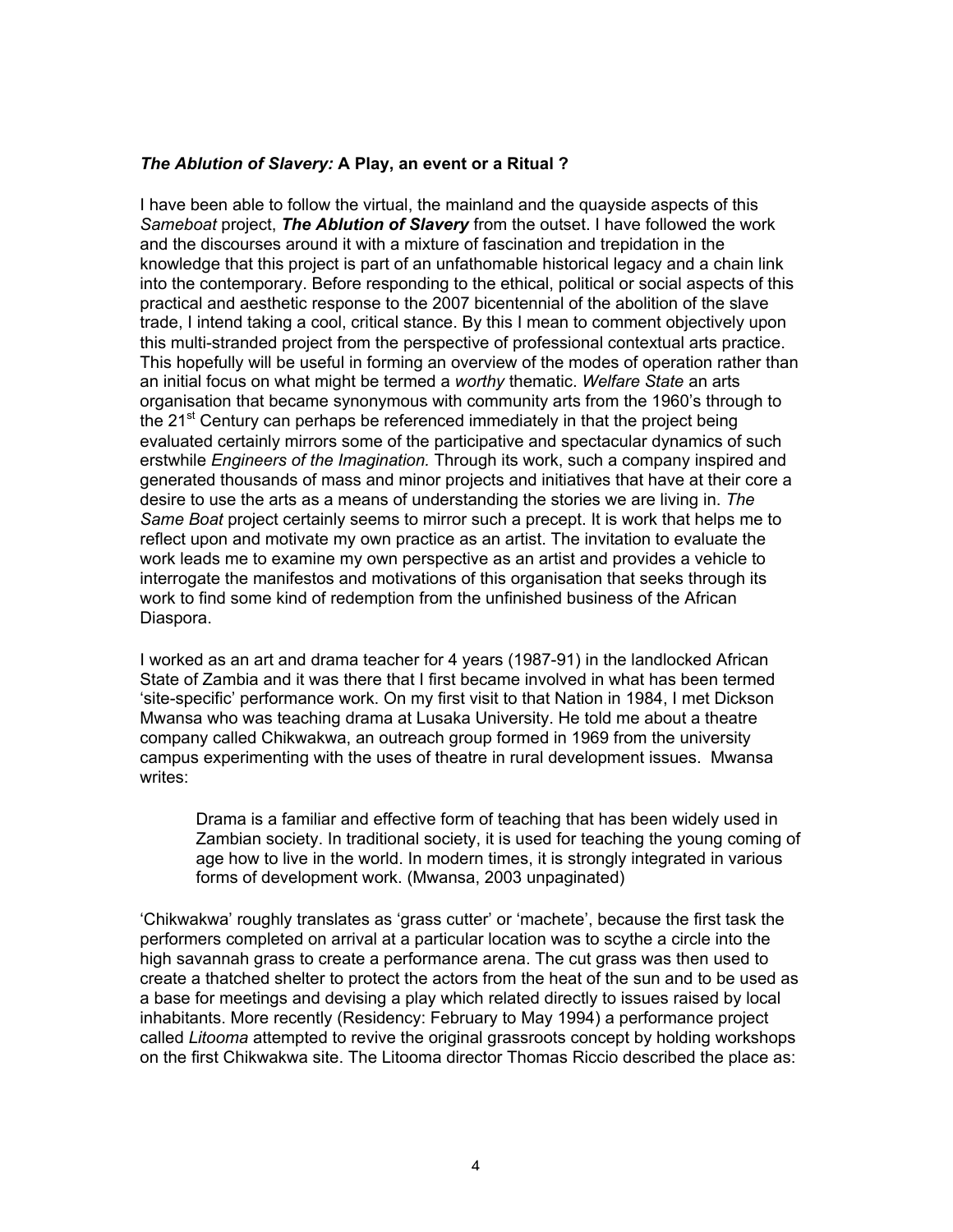…less a theatre and more an outdoor amphitheatre in ruin. Located about 15 km from the (Lusaka) city center next to a housing area and cornfields, the stage house was a converted tobacco drying building on what was a former tobacco farm. Established during the late 1960s by a group of activist students that viewed theatre as a vehicle for social change and cultural identity. (Riccio 1993, unpaginated)

The adopted arenas of *Same Boat* provide such an example of locations that not only act as the backdrops to the playing out of a story but are intrinsically part of the story being told. Thus their production of the play, *Mami Wata and the Black Atlantic* presented on the docksides where slavery had its marketplaces may create a cultural imprint upon the memory of the players, the audience and the physical place of the event.

Where are your monuments, your battles, martyrs? Where is your tribal memory? Sirs, in that gray vault. The sea. The sea has locked them up. The sea is History.

From *The Sea is History* by Derek Walcott



July 2007 (Photo. Persighetti)

At the time that I interviewed Mwansa in 1984, there was considerable tension brewing in the established theatre buildings of Zambia particularly as the theatres also operated as social clubs dominated at the time by mainly European expatriates. Stemming from the colonial (Northern Rhodesia) period the transition towards independence-inspired *Zambianisation* appeared to be taking far too long. The lack of evidence of any actively creative, cultural exchange was shockingly evident. Under these conditions the site of theatre was obviously highly contested and I can remember being naively outraged when I saw the Lowenthal Theatre building in Ndola on the Copperbelt of Zambia decorated with a wrought iron image of William Shakespeare! Dickson Mwansa commented wryly on this as simply being part of the legacy of colonialism and a rusting symbol of a (by-then) declining expatriate enclave mentality.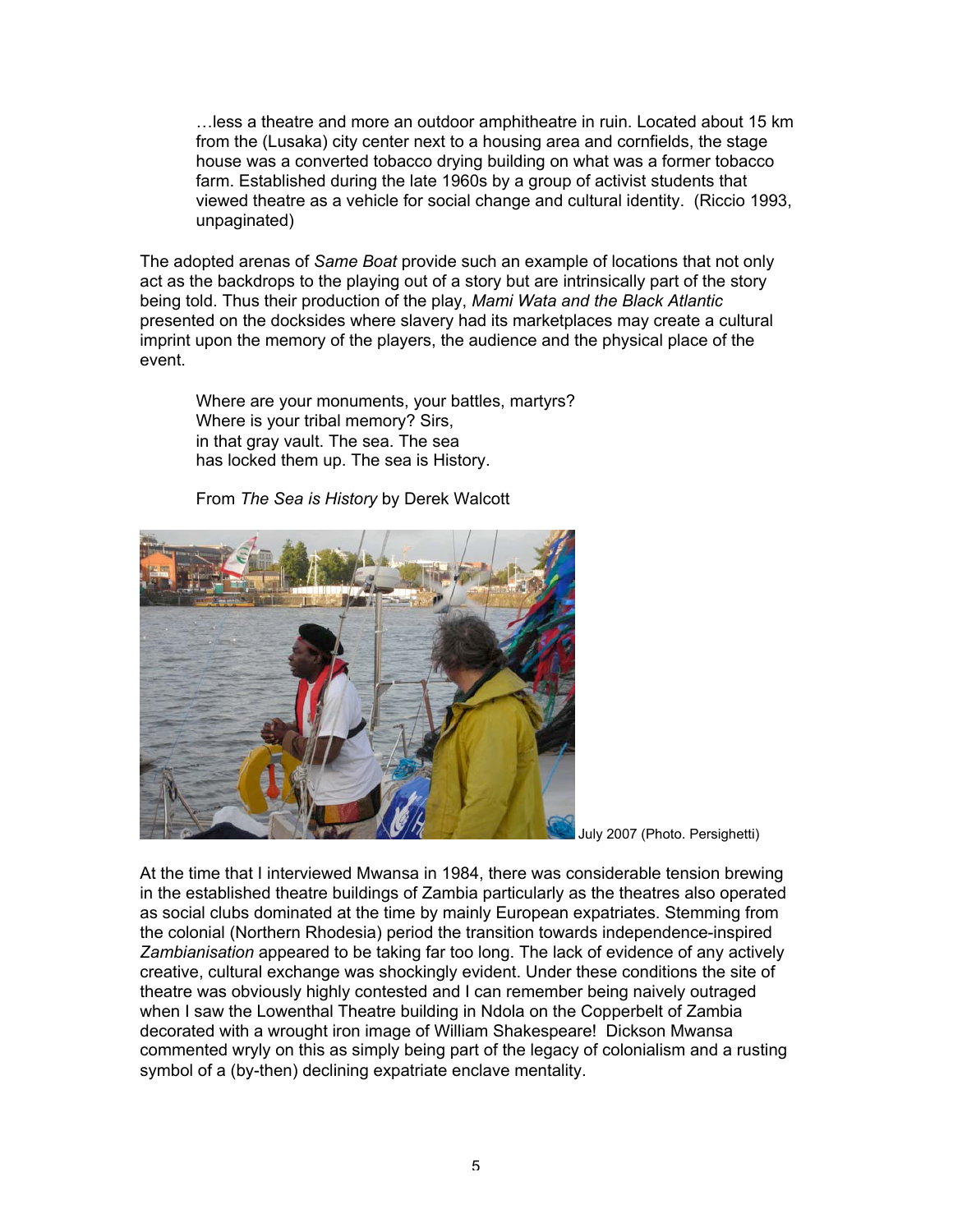...The European tradition of drama in the theatre clubs is one based on the use of expensive and complicated stage settings, lighting systems, furniture and costumes. The Travelling Theatre can neither afford nor has room to carry such equipment. We use simple stage settings, in school halls, or outside in village squares, with sunlight or tilly lamp for lighting…

(Mwansa 1977, unpaginated)

The action of creating a theatre out of the landscape and then of creating work which relates directly to the landscape and its people can provide influence and inspiration in many societal contexts. The intrinsic drive of theatre work intertwined with task, need and the concerns of everyday life were certainly ideas shared by community artists in Britain during the 1970's .Now, in this production of *Mami Water* such aspects of the everyday and the meshing of the imagined and the factual can best be illustrated in a show where the narrative of the tragic voyages of slavery are underscored by the visible presence of a boat named *Redemption Song*. At the end of each show the audience are led to the waters edge and are invited to write messages of *ablution* onto the sail cloth of this boat destined to retrace the sea route of the Atlantic Slave Triangle in what they describe as a *redemptive performance ritual*. In community theatre:

The stories that form the basis for its scripts come straight out of life and are presented unapologetically, sometimes literally on a street corner, by the very people who live them. (van Erven 2001, 5)

It was the Chikwakwa act of grass cutting before any of the artifice, commonly connected to the aesthetics of theatre making, which leads me to further consider the impact of site and heritage upon the perceptions of an audience. It is as if the marking out of a functional or historical site with the sounds, actions and props of a play seem to generate a binary between fact and fiction or the real and the imagined. This marking out of space to perform suggests a clearing in the forest or metaphorically a clearing in the minds or perceptions of its audience. The illogical logic of ritual perhaps allows the human to resolve issues, explore ideas and make creative leaps that might normally seem impossible. To this extent there is an element of anthropological evocation attached to such work because *Mami Wata and the Black Atlantic* seems to promote a sense of communion formerly generated through rituals now commonly referred to as *pre-theatre forms* or the first 'age' of theatre ( Brody 1969, 19) There are obviously clear echoes of this kind of clearing of space in other examples of ceremonies and ritual theatre even with the appearance of the *Presenter* (clearing the play space) in the opening sequence of English Mumming Plays.

Since there is no theater building to house this dramatic event, its stage must be created anew with every performance … the action is set apart from the spectators yet made accessible to all of them by the drawing of the circle. … How this is accomplished may vary from play to play. In some it may be done by the performers all entering at once and walking around in a circle while they sing or while the Presenter gives his first speech … In other cases it may be the Presenter who walks around, declaiming a prologue that calls for "room" and setting the boundaries of the action as he walks. (Brody 1969, 17)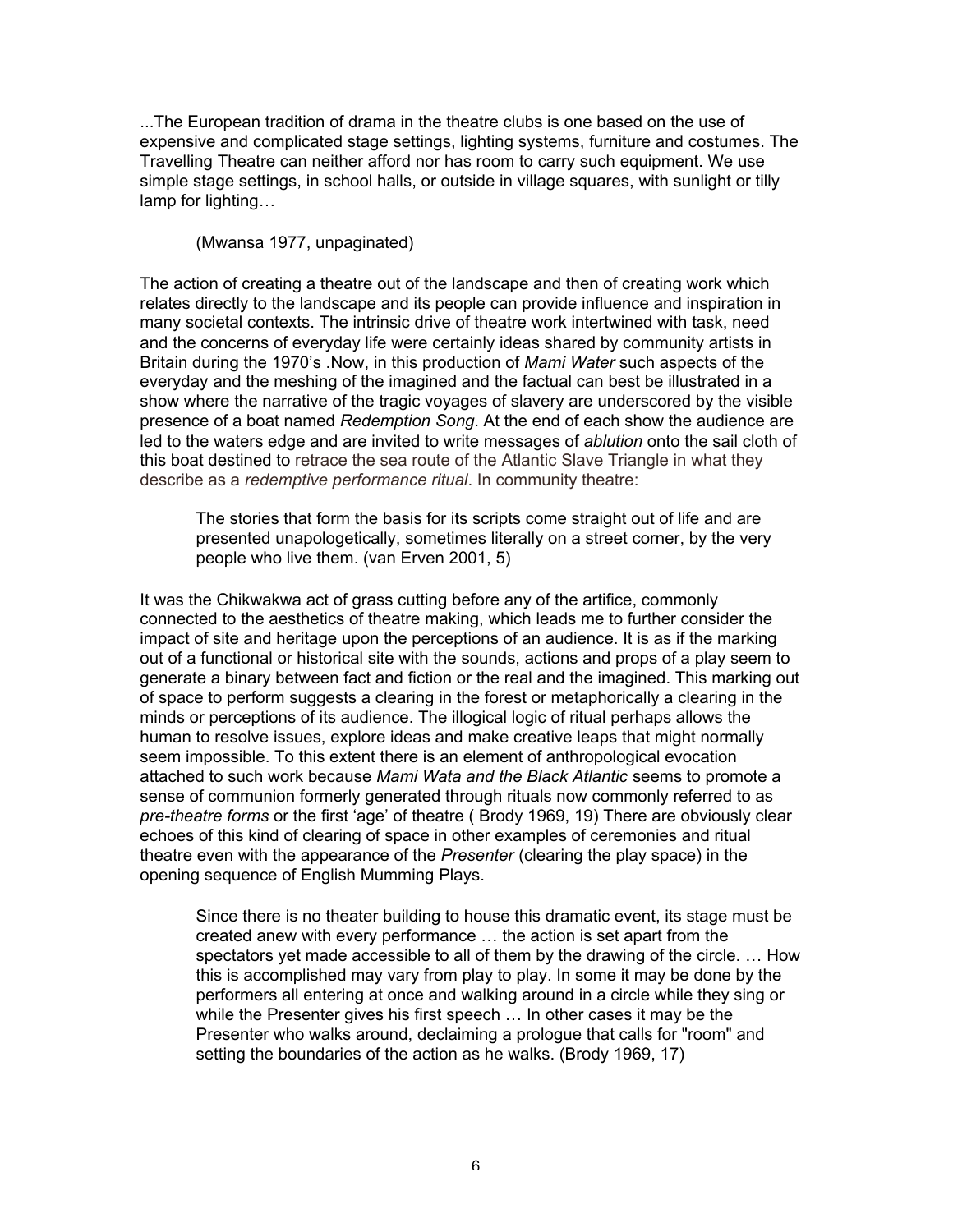During the second half of the Twentieth Century, the community theatre movement in Britain was instrumental in attempting to mark social, political and economic changes by encouraging specific inhabitants of localities to re-examine their own histories and traditions. It might be a matter of conjecture, but in the case of the community play it may be that the actual play is **not** 'the thing' but the gatherings, conflicts and celebrations that surround it are. John Fox described the early community collaborations of Welfare State as … research '… into nascent ritual (using theatre) as part of a way of life rather than a repeated dramatic production where theatre is an end in itself.'(Coult & Kershaw 1999, 29) The Same Boat productions in Plymouth, Bristol and Exeter Canal Basin fulfilled this aspect of theatre on a continuum through the generation of a palpable sense of eventhood. Through the kinds of behind the scenes meetings, gatherings, workshops and presentations that make one wonder where an art work begins or ends, the project enters the life and experience of its participants in a profound way. In this instance the play not only commemorates the countless deaths of the Middle Passage, it reminds us that these slaves not only lost their freedom but lost their land to such an extent that they did not, even in death, have the opportunity to be returned to their own ancestral grounds. The ignominious sea burials therefore lead us to consider the impact of Mami Wata, the water spirit recognised throughout African Cultures under different names and guises though often in the form of half woman, half fish- the mermaid of marine mythology. It is not for me as a white European to fully explain the profound impact of the Mami Wata effigy appearance on our shores at this time but because she has come to symbolise the embodiment of, or link to the missing souls of the slave trade, she became central to the theme of redemption and reconciliation. Such a psychological and spiritual aspect of the anniversary was perhaps overlooked by those politicians who felt it unnecessary to apologise for the unfinished business of the missing despite living in a land that still profits by its past. Here the fluidity of the meaning of *heritage* reminds us that monuments cannot always communicate in a way that living, breathing, dancing, crying and singing humans can do. **(Appendix 3.)**



Bristol Performance, Mami Wata and the Black Atlantic, July 2007 (Photo. Persighetti)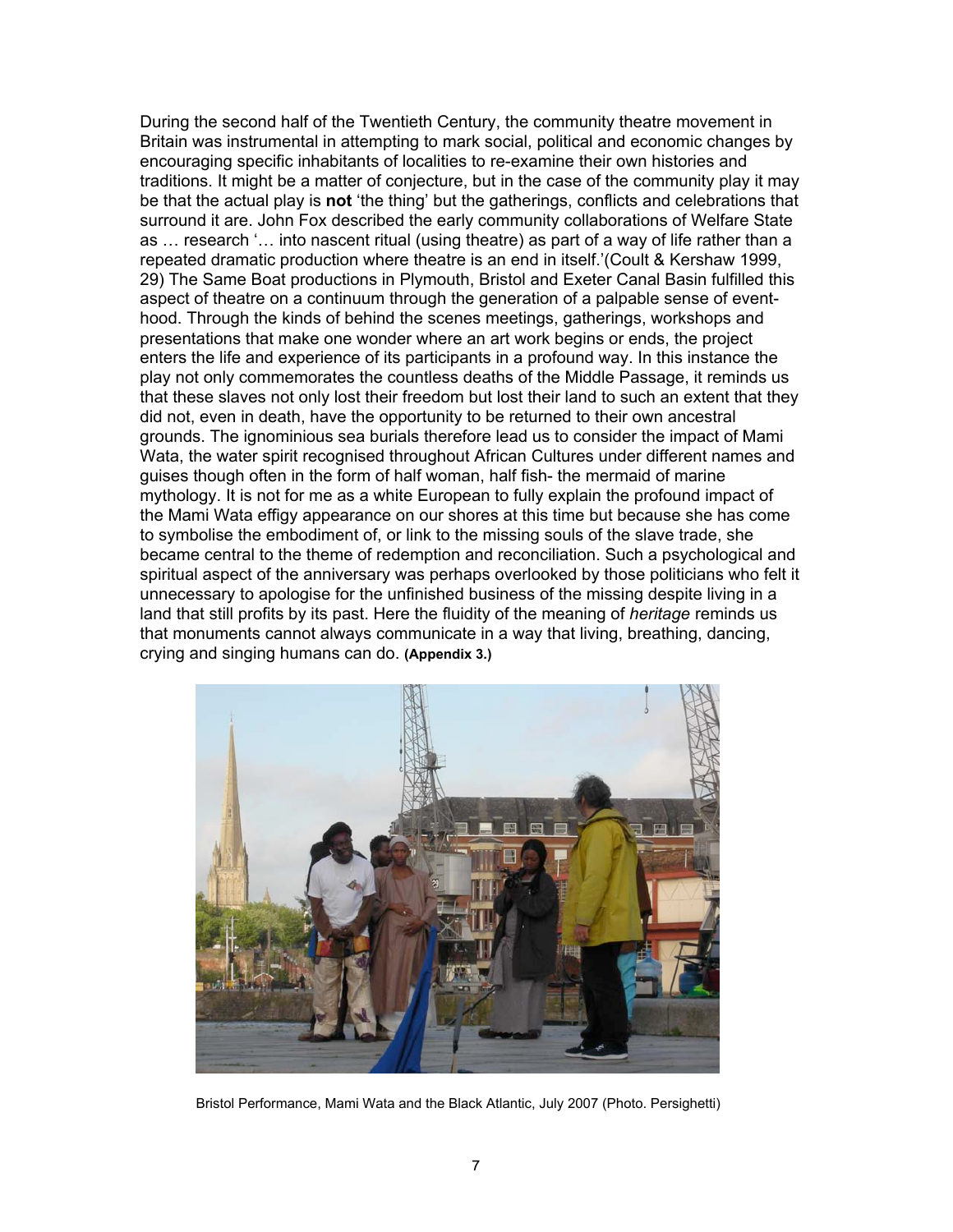*In my opinion, the project invited me on a journey into the past, that I may not have taken or at least not have taken in such a way: It took me into the pain of the past in a way that was "digestible" because it was embedded in the human expression of joy (the wedding) and a real sense of resolution (in Marcia agreeing to her husband's journey) that was hope-giving and brought a sense of redemption and transformation of the past, for the sake of a more aware and human future.*

Ursula Monn, a participant in the project, went on to speak of the way that the collaboration between the chorus (people from the community, like herself) with the central cast and organisers was very satisfying:

I had a sense of being a creative link between the cast and the audience; and also, in the process, being more involved in the thinking about and experiencing of the themes that were raised in the show, and my own emotional responses to those themes. I loved the use of song and words in a rhythmical way to illustrate responses that may well represent responses in this current day to the whole issue....thereby inviting the audience to see the show through different filters of perception which is a good way of engaging them in a process of re-evaluating their own response to the Slave Trade, and maybe bringing the "inner debate" about the wrong of the past into a more up to date and fruitful dimension. In terms of my own involvement, it was a great inspiration to work with such committed and visionary artists, and learn from them.

At each site the performance had a different impact and took on different levels of significance so that there was a marked contrast for example between the Plymouth show and the evening performance in Bristol (July 6) with a local chorus drawn from schools, community colleges and the community from all over the city. The Lloyds Amphitheatre on the docks opposite the Arnolfini Gallery provided a magnificent readymade granite platform complete with lighthouse, cranes and church spires. This resonant space evoked something of the subtext of history and heritage before the performance even began. On Plymouth Barbican, a critical observer noted that there were too many speeches and long stretches of narrative for the play to work "on the street" whilst the co-writer Martin Hubbard countered that the work should not be received or perceived as a piece of street theatre. This issue of the work as ritual is fore grounded when he says,

For a ritual to work it has to be in the place where it happened and the place where the Atlantic Slave trade happened was at sea and that's why we have to trace that route.

From my vantage point I saw that in the Bristol production there was such a feeling of encountering a shared experience between performers and audience that for me the work fell between the two stools of ritual and theatre. This reading is supported by a contributor to the evaluation who usefully observed that: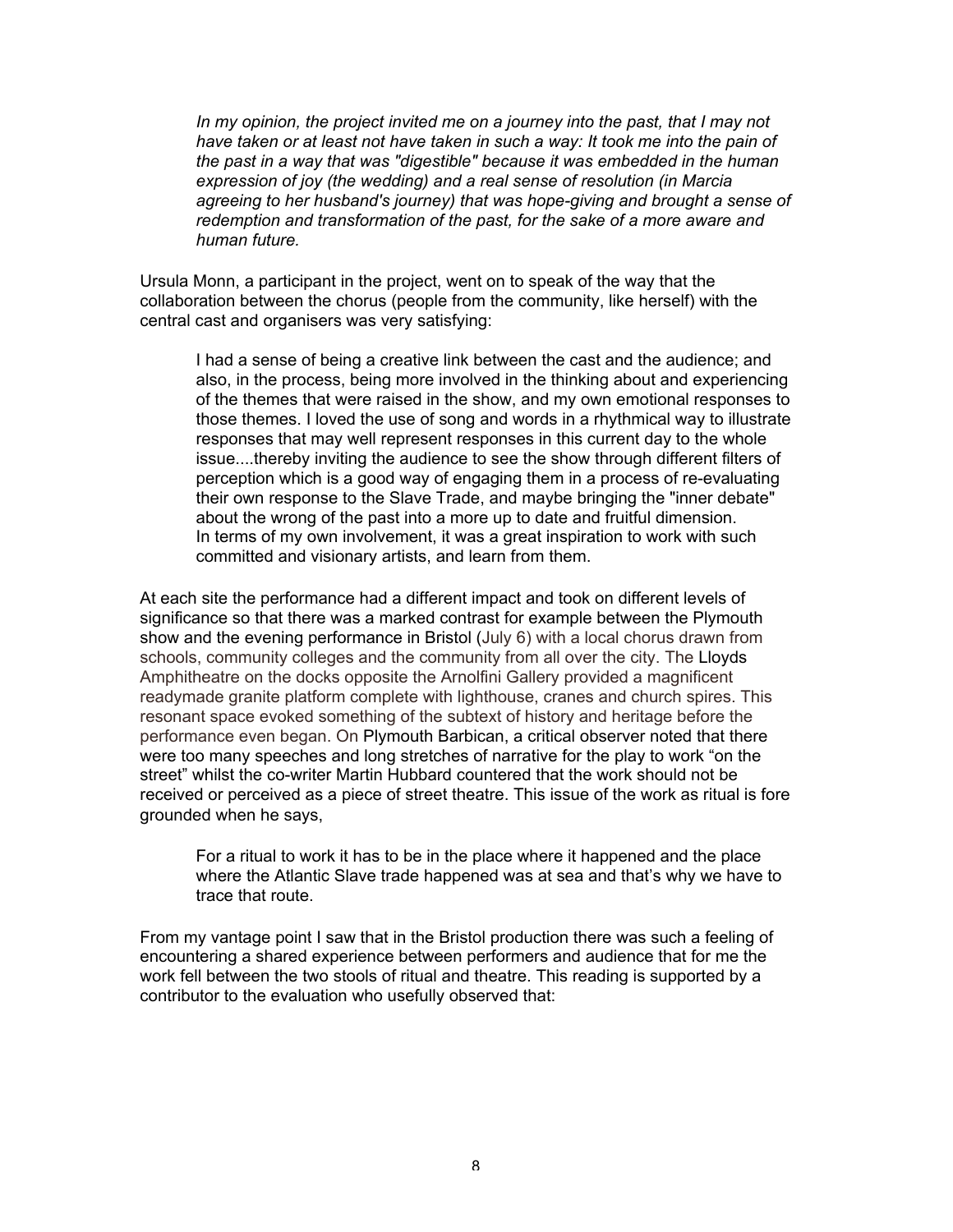I felt more thought was needed of the audience. The play was not really suited to street theatre; it was too long and complex for that. I think that the cast were so involved in the ritual of the process that, that took precedence over the watcher. That is important but the watcher also needs to be equally valued if the work is to be felt internally.

In the end the efficacy of an actual ritual in the form of a permission or blessing to go on an actual voyage of the *song of redemption* overcame some of the logistical or aesthetic problematic of sited or street theatre. However, something of the sense of a mismatch between form and content is expressed in this response from a participant:

Personally I would have loved to see more use of the masks, and the community chorus, in movement to go with the songs and words...it could have added extra colour and depth to the show and anchored the words in a powerful way. This I think would have required more time than we had available …I could have also seen the community chorus being in and amongst the audience and then going back to being between audience and cast quite a bit, rather than being mostly positioned in the latter place throughout the show. Again I think this would have added extra life and power....in fact it would have been great to have some of the actors move into the audience too, or appear from behind the audience.

In this lucid and constructive critique there is definitely recognition of the work as a vehicle for a kind of social activism where the actual play as a fiction has the potential to generate or enhance real and everyday communication between people in public arenas. Given the outdoor site/situations of the work it is obvious that a more sustained period of rehearsals and by all accounts, more hospitable weather could have enhanced the project outcomes. Ideally a stronger representation from each city (Bristol, Exeter, Plymouth) would equally have widened participation and audience numbers. For example, although the facility of the Theatre Royal space was excellent, rehearsals at the Barbican Theatre so close to the outdoor Plymouth site might have connected the process, the product and the community in a more cohesive manner. (July 21st Plymouth Show, Mayflower Steps, Barbican)

This calls to mind the contribution made to the project via the inspirational input of the organisation, **Moveable Feast**, an alliance of arts animateurs with a track record that includes work with children, teachers, artists and cultural groups. Appropriately they have even run workshops in the past with creation myths and storytelling at the core of their practice. **(Appendix 4.)** I have edited a number of observations supplied to me by Tony Gee of Moveable Feast:

#### **What in your opinion were the most positive or memorable aspects of the project?**

The best thing about the project was unequivocally - the people. From the first meeting with Osi and Dave Oddie **(Appendix 6.)**, through to the wonderful workshop participants, the cast and the performance - the communitas, collected knowledge, kindred spirits and profound feelings for the subject were a constant source of beautiful surprises, inspirational creativity and above all warm empathetic, if transient, friendships. The quality of community involvement was fantastic. The overcoming of obstacles that arose again and again at each stage was legendary.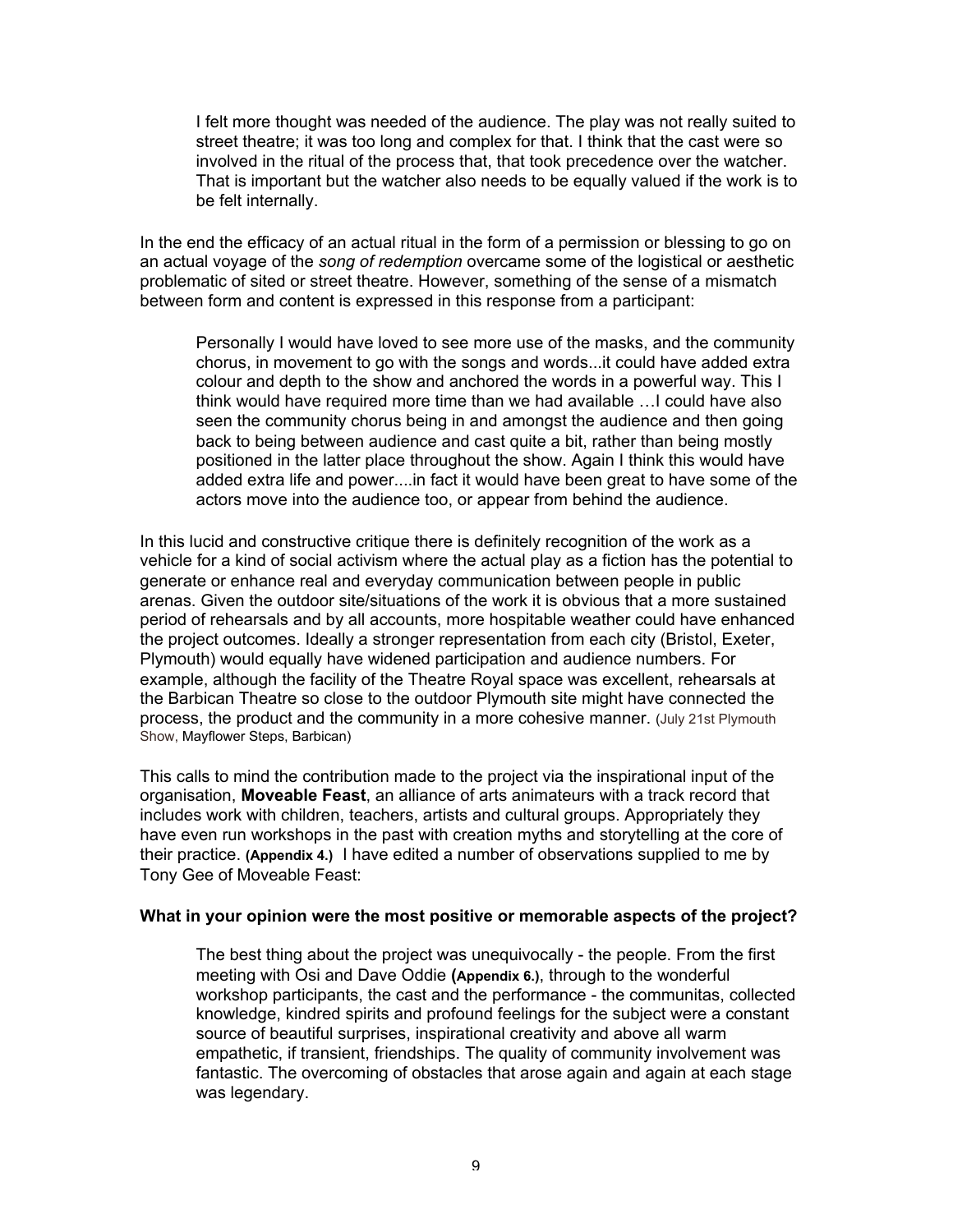The motivation for the whole event was so heart felt and shared that it was an irresistible centrifugal force. There were lots of admirable personal qualities that went into the mix: Osi's **(Dr Osita Okagbue Appendix 5.)** direction was excellent, Martin's commitment and authenticity was compelling, Ayo's **(Ayodele Scott Appendix 6.)** enthusiasm and charisma was stirring and both his and Coral's physicality and energy in performance were a fulcrum for the strong writing provided by Martin. One of the strongest features of Martin's writing was the way it was forged in response to developments in the whole creative process. I also thought that we, *Moveable Feast*, did an excellent job sometimes in adverse situations.

The whole thing was over ambitious and all the better for it. Same Boat displayed a shipload of collective creative mettle in the face of the unforeseen because of a will to make an expressive, meaningful gesture to acknowledge an act of great inhumanity,

#### **What aspects of the project might have needed further development or attention?**

The production probably needed more time and resources. Sometimes the ambition overreached itself. The Albany Centre, a community venue in Bristol used for workshops and making was a difficult place with poor facilities. This underlines for me a sense that the community aspect of the project needed more consideration and a different sort of organising.

#### **What do you think the legacy of the project might be ?**

New horizons and awareness for the participants. The project provided an addition to a groundswell of conscious expression about racial oppression by and in Britain. New working relationships and collaborations that have the potential to generate further work along similar lines. A strong and transformative memory for those who created it, those who participated and those who watched.

The issue of audience/performer relationships reminded me of the early Same Boat launch events including a gathering on the River Dart in Totnes where the boat itself was the focal point of the work and was used as the platform to introduce people to the concept of the project. Here was that same kind of communication falling awkwardly and in some ways refreshingly between seriously considered structure and arguably informal celebration. Perhaps a small episode that sums up the sometimes tentative quality of the over-all project was in noticing the contrast between an enthusiastically participating public and chance spectators passing by who were provided with little clue about the significance of the event. Martin Hubbard writes:

The play sought as its central argument to acknowledge the Middle Passage of the Atlantic Slave Triangle as the birth canal of the African Diaspora, to honour the mothers who birthed and to celebrate the child which is the Diaspora. This shifting of the emphasis from blame and apology to acknowledgement and history was a major achievement of the project.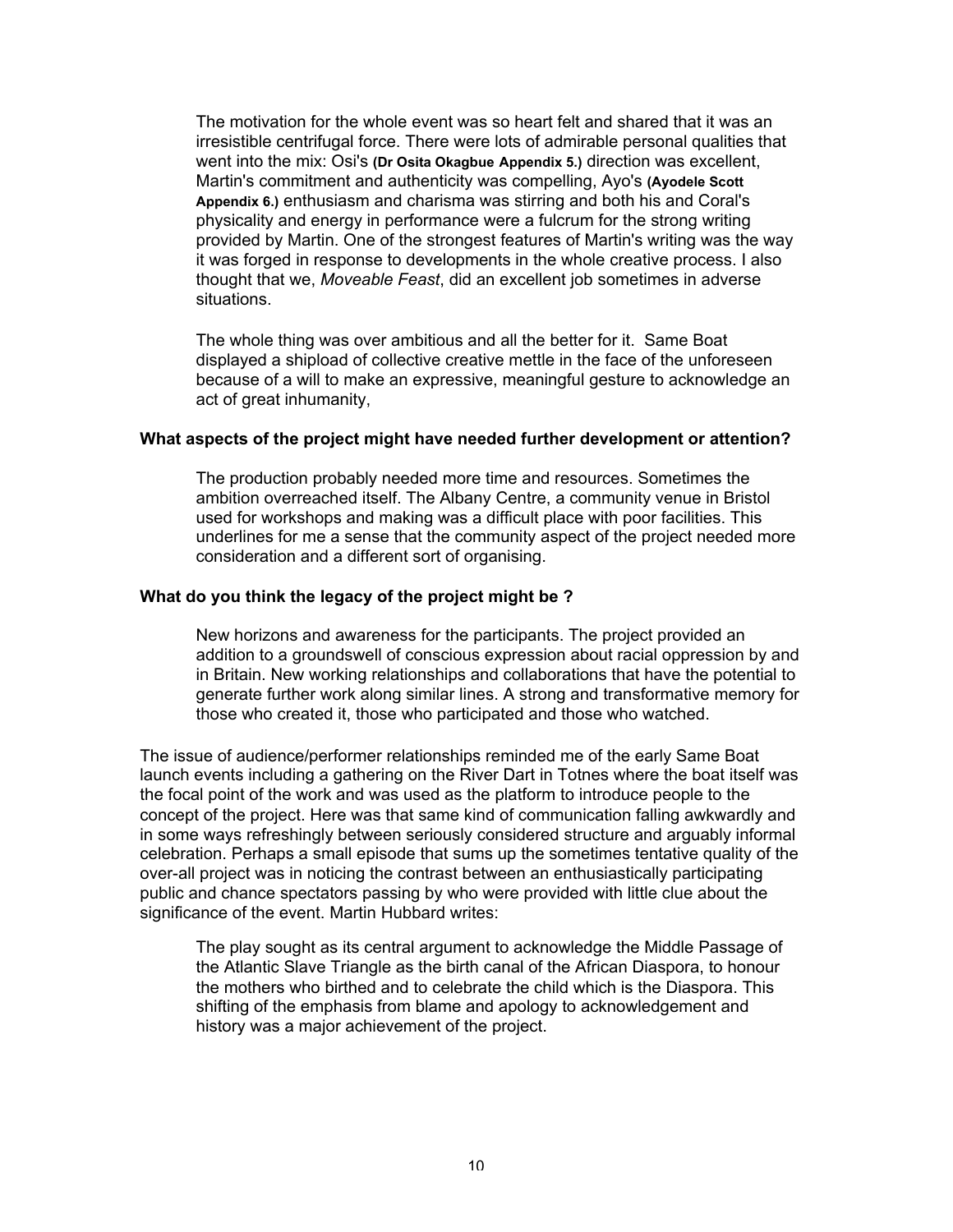When I enquired of the video documenter, Madonna Momoh, about what she perceived as aspects of the project that might have needed further development or attention, she observed that the play itself needed a little more explanation with "more research needed about Mami Wata and her spirit". Of course this aspect about explanation passed me by to a certain extent because I had been privileged to witness and be informed about the project and its ethos from its inception. On reflection it may well be that the project could have benefited from a more sophisticated platform for disseminating the key concepts via a more informative website and more evidence of participative discourse around the issues of the project. This might have given the public more of an insight into the social, political and spiritual dimensions of the work. One could perhaps imagine a story book or more celebratory and detailed programme to accompany the public events. Having said this, the high quality film made in record of this project may well provide such a legacy to be used and have impact over a longer period than the ephemeral aspect of live performance. The film by Madonna Momoh (blackmadonnafilms) is currently available on the worldwide web and I note that it has already been viewed 120 times on the *black madonna films* my space site and has had 43 hits on YouTube. It has highly professional production values and is successful in that it gives useful background information about the history of the slave trade as well as taking the viewer from Greenwich Observatory in London through to behind-the- scenes workshops and discussions leading to the production of the play in the South-West of England.

http://vids.myspace.com/index.cfm?fuseaction=vids.individual&VideoID=15741973

The documentary is available for distribution on DVD but the project is also well represented on You Tube with currently 6 short films as well as the documentary charting aspects of the work. At the time of the evaluation:

*sameboatproject cross culture conversations 40 days* had been viewed 256 times.

*Sameboatproject Appeal 1* had been viewed 200 times.

*Cross cultural sea shanty* had been viewed 200 times.

*Cross cultural conversations at sea* had been viewed 131 times.

*Sameboat across the English Channel* had been viewed 81 times.

*Mamiwataatsail* had been viewed 36 times. *http://www.youtube.com/results?search\_query=sameboatproject&search=Search*



July 2007 (Photo. Persighetti)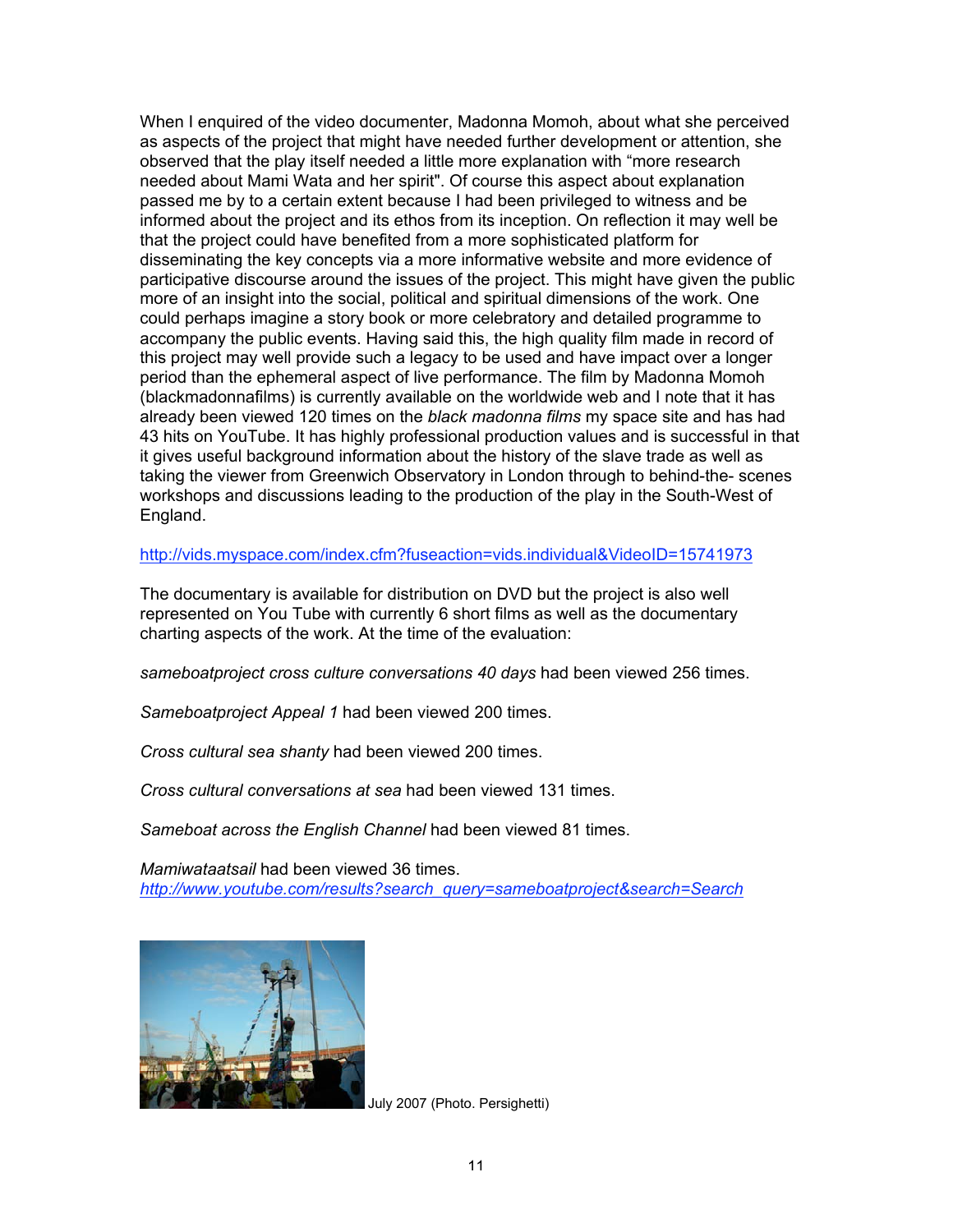

A White Goddess and an African Woman on a former Bank building near the Corn Exchange, Bristol (Photo. Persighetti 2007)

#### **In conclusion:**

*I think the effect on many of those who were directly involved who knew and understood its conception, hopes and desire to do something of real meaning was immense on a very personal level. This was true of the members of the cast, those of us who did the making workshops and the local participating members of the public. That aspect of the project was very extraordinary.*

This unique and ambitious project has not ended in that its reverberations will hopefully continue in the memories, memorials and locations of **The Ablution of Slavery**. The proposed sea voyage remains a possibility though at the time of writing certain funding conditions as well as weather conditions are holding that casting away in abeyance. Madonna Momoh says:

I think the legacy would only be completed and reached if Ayo and Martin make the journey around the slave triangle. That would give immense weight to the project and respect.

However, Martin Hubbard and Ayodele Scott have discussed a new ending to the play currently being developed for a conference about "Human Cargo". This new version suggests another kind of voyage that rather than looking back at the Atlantic route starts to examine the contemporary versions of slavery prevalent here and across the world. **(Appendix 7.)** Another participant and artist, Maggie Squire contributed to the evaluation by saying:

…I don't think it matters if it happens as a journey in the way it set out to… I think the idea was sufficiently strong that it …achieved, what it set out to do… it gave voice to acknowledging those who died on the seas in the slave boats and allowed participants to feel they were honouring the neglected past.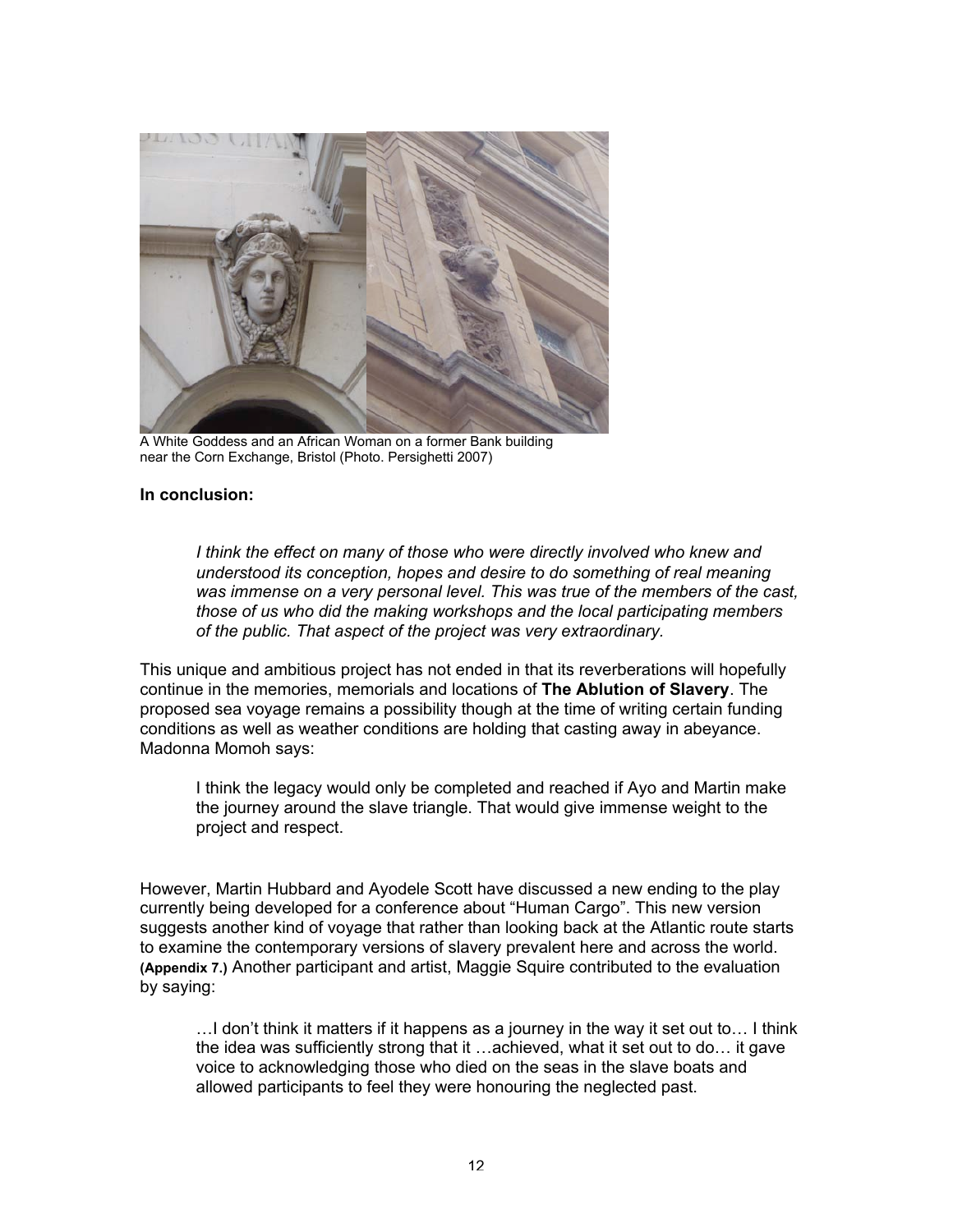At the start of the year, Culture Minister David Lammy gave a keynote speech at the Conference: 'Slavery: Unfinished Business' on Saturday, 19 May 2007 at the Wilberforce Institute for the Study of Slavery and Emancipation. He said:

But how do we move on? How do we reframe the legacy of slavery and this period of our history, and reverse a trend of alienation, fear, and despair that is affecting our young in ever greater numbers? How can we use this year of discourse and debate, creative endeavour and commemoration to build a platform on which future generations capitalise?

I see the answers to these pressing questions in three parts:

First, we must tackle the inequality, discrimination and racism that still lives with us today, levelled particularly at people of ethnic minority living in the UK.

Second, we must strive to do more to combat poverty and inequality across the globe, particularly in Africa, which is home to the 23 poorest countries in the world.

And third, we must make every effort to eliminate modern day slavery in whatever form it takes, and wherever it rears its ugly head.

http://www.davidlammy.co.uk/da/55675

These human and heartfelt statements and demands rather than party-political dictates, echo the Same Boat enquiry that asked at the outset:

How can we commemorate a heritage of conflict and exploitation that has been central in the making our modern world? Where do we stand with our ancestors' sufferings and cruelties? Should we apportion blame? Should we apologise? Are we all in the same boat? Where is your tribal memory? The sea. The sea has locked them up. www.**sameboat**project.com

The project supported by the Heritage Lottery Fund was awarded a grant of £38,000 for *The Ablution of Slavery* 2007 project. It successfully led to the creation of a series of professionally led cross-cultural workshops and resulting performances to commemorate the bicentenary of the Parliamentary abolition of trans-Atlantic slavery in 1807. These events took place in the South-West harbours of Plymouth, Exeter and Bristol during Summer 2007, using the West African cultural ritual of Sankofa to explore that shared heritage of conflict and the historical roots of the Slave Trade. I have written this evaluation in a manner that I hope evokes and comments objectively upon the aims, aspirations and outcomes of this *ablution*. I would like to take this opportunity to thank all those who have helped me articulate an overview of the project. Meanwhile Mami Wata is still undergoing sea trials as she drifts in and out with the tides and in the dreams of all who were touched by this project.

Simon Persighetti, 2007

(Lecturer in Theatre, Dartington College of Arts, and a core member of Wrights & Sites and tEXt Festivals.)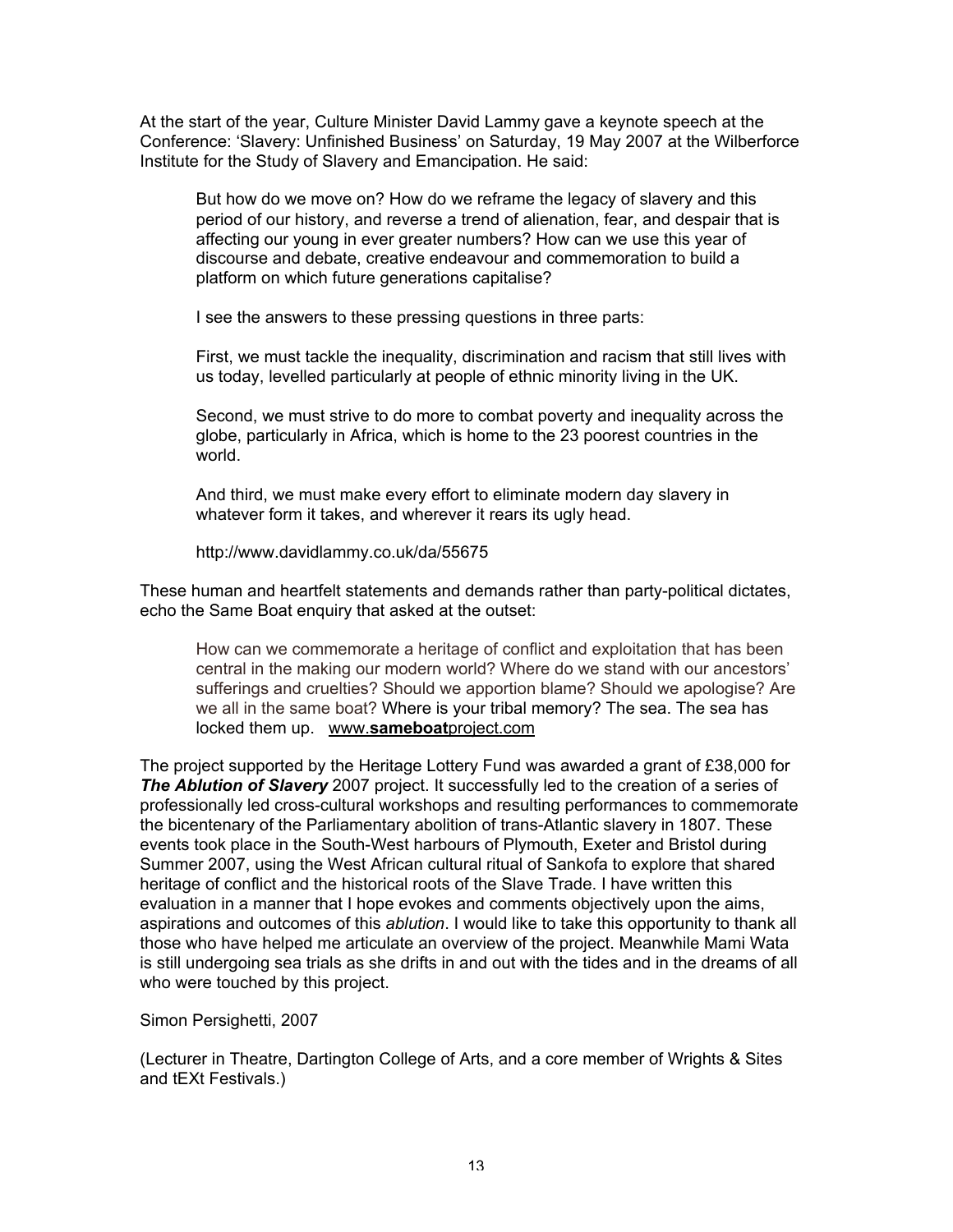## **APPENDIX** to the EVALUATION

## **Heritage Lottery Funded Project:**

## **The Ablution of Slavery (YH-06-00910).**

**(Sameboat Project Ltd)**



Bristol Performance, Mami Wata and the Black Atlantic, July 2007 (Photo. Persighetti)

#### **(Appendix 1.)**

In 1788, the Plymouth committee published a leaflet that included a harrowing image of the slave ship Brookes with 454 Africans crammed aboard. The image was adapted in London and distributed nationwide, bringing widespread support for the abolitionist movement.



The original Plymouth Brookes leaflet. Photo: BRO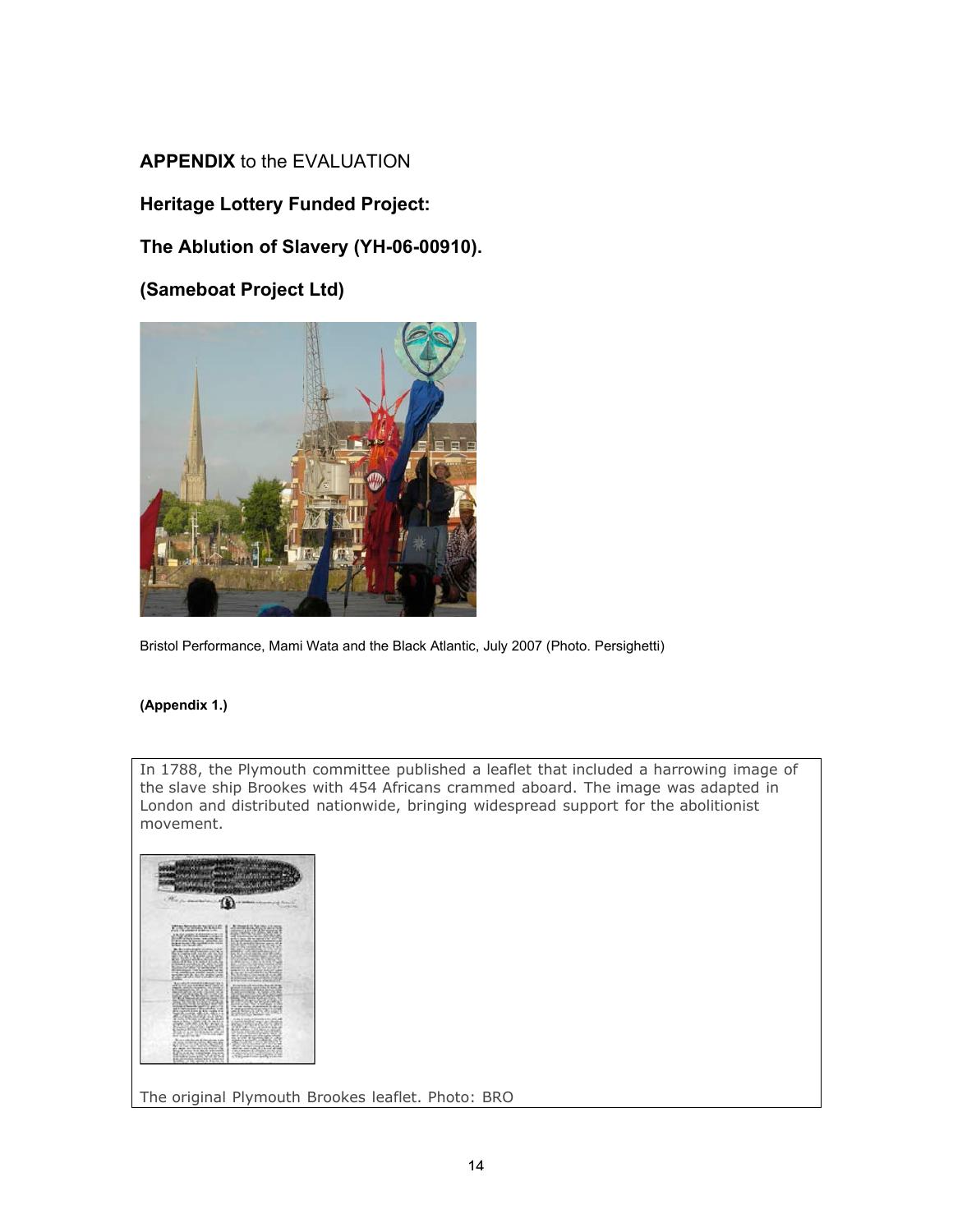**(Appendix 2.)**

#### . **Church of England apologises for part in slave trade**

-08/02/06

The Church of England has voted to do what British Prime Minister Tony Blair has refused to do, and apologise to the descendents of victims of the slave trade.

During an emotional meeting of the Church's 'parliament' in London, Rev Blessant explained the involvement of the Society for the Propagation of the Gospel in Foreign Parts in the slave trade.

The organisation owned the Codrington Plantation in Barbados, where slaves had the word "society" branded on their backs with a red-hot iron, he said.

He added that when the emancipation of slaves took place in 1833, compensation was paid not to the slaves but to their owners. …

…He said: "We were directly responsible for what happened. In the sense of inheriting our history, we can say we owned slaves, we branded slaves, that is why I believe we must actually recognise our history and offer an apology."

The synod passed a motion acknowledging the "dehumanising and shameful" consequences of slavery. It comes ahead of commemorations of the 200th anniversary of the Slave Trade Act of 1807, which will be marked next year.

http://www.ekklesia.co.uk/content/news\_syndication/article\_06028slave.shtml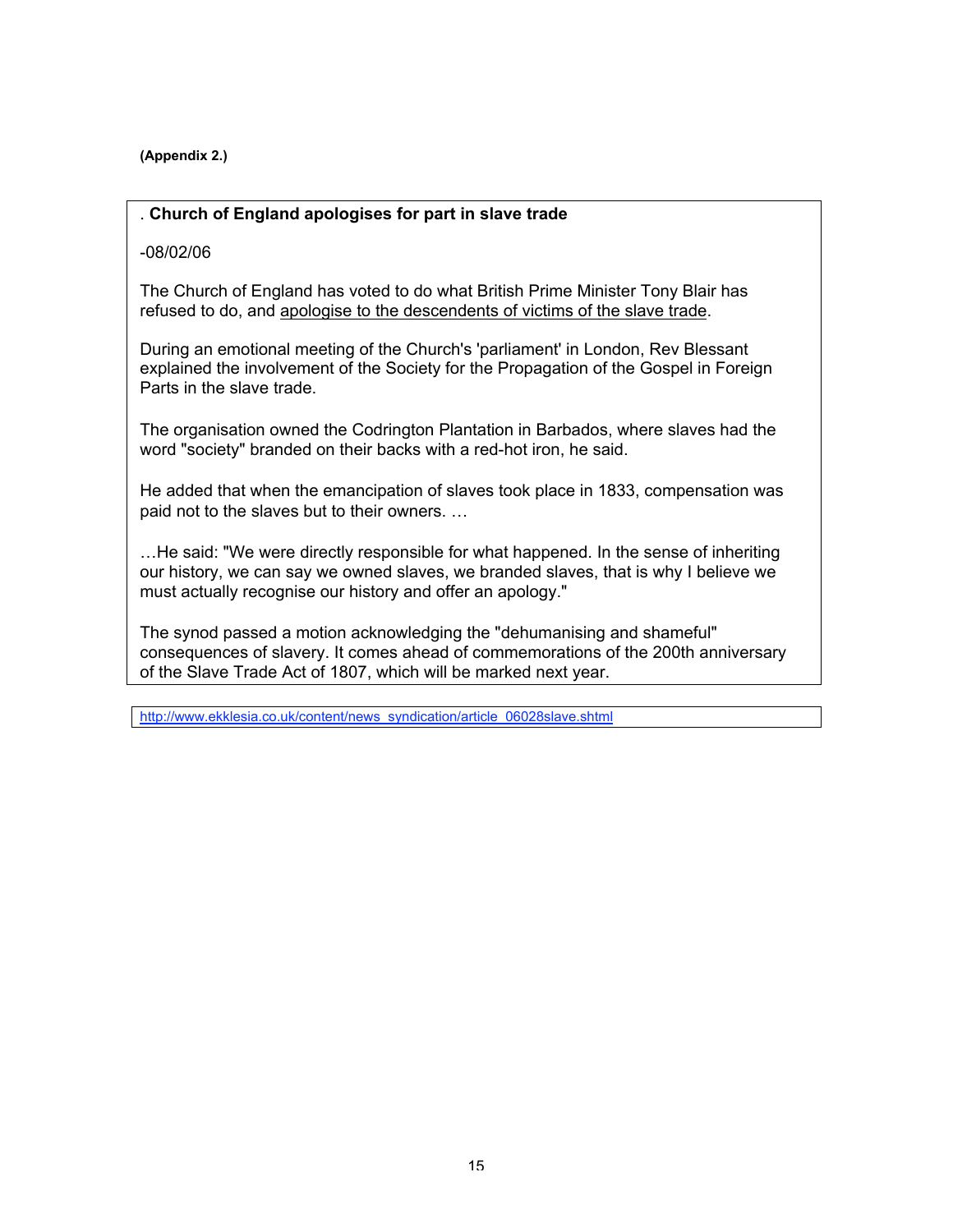#### **(Appendix 3.)**

#### **Mami Wata**

#### by Misty L. Bastian

Mami Wata is a water-spirit, sometimes described as a mermaid figure, who can found throughout the western coastal regions and into central Africa. Mami Wata is described as having long dark hair, very fair skin and compelling eyes. Although she may appear to her devotees (in dreams and visions) as a beautiful mermaid, complete with tail, she is also said to walk the streets of modern African cities in the guise of a gorgeous but elusive woman. She is interested in all things contemporary: some of her favorite offerings include sweet, imported perfumes, sunglasses and Coca-Cola. Nonetheless, the spirit appears to be related to other water spirits (known in Igbo, a language of southeastern Nigeria, as ndi mmili) who have a much longer history on the continent. Mami Wata's colors are red and white. Those she afflicts with visions and temptations, and who experience her as an obsession or an illness, may wear the red of sickness and dangerous heat. Others who have a more positive orientation towards the spirit may show their blessings by wearing white. Most devotees wear a combination of red and white clothing. Mami Wata is also said to have a number of avatars on earth--mortal women who have the same look as the deity and who act as her "daughters." Mami Wata may give wealth to her devotees, her "daughters" or to her (male) spouses, but she is never known to give fertility. Some Igbo stories suggest that the fish under the waters are her children, and that she uses them as firewood.

Mami Wata is sometimes seen as a metaphor for modern African conditions -- having the knowledge of global wealth and the desire for large-scale consumption, but lacking the actual wealth or access to the world's wealth that would enable Africans to participate in that system. A number of Africanist art historians have written about Mami Wata, notably Henry Drewal, as have anthropologists like myself. She is the subject of local poetry, song, paintings, carvings and now film.

http://www.pantheon.org/articles/m/mami\_wata.html october2007

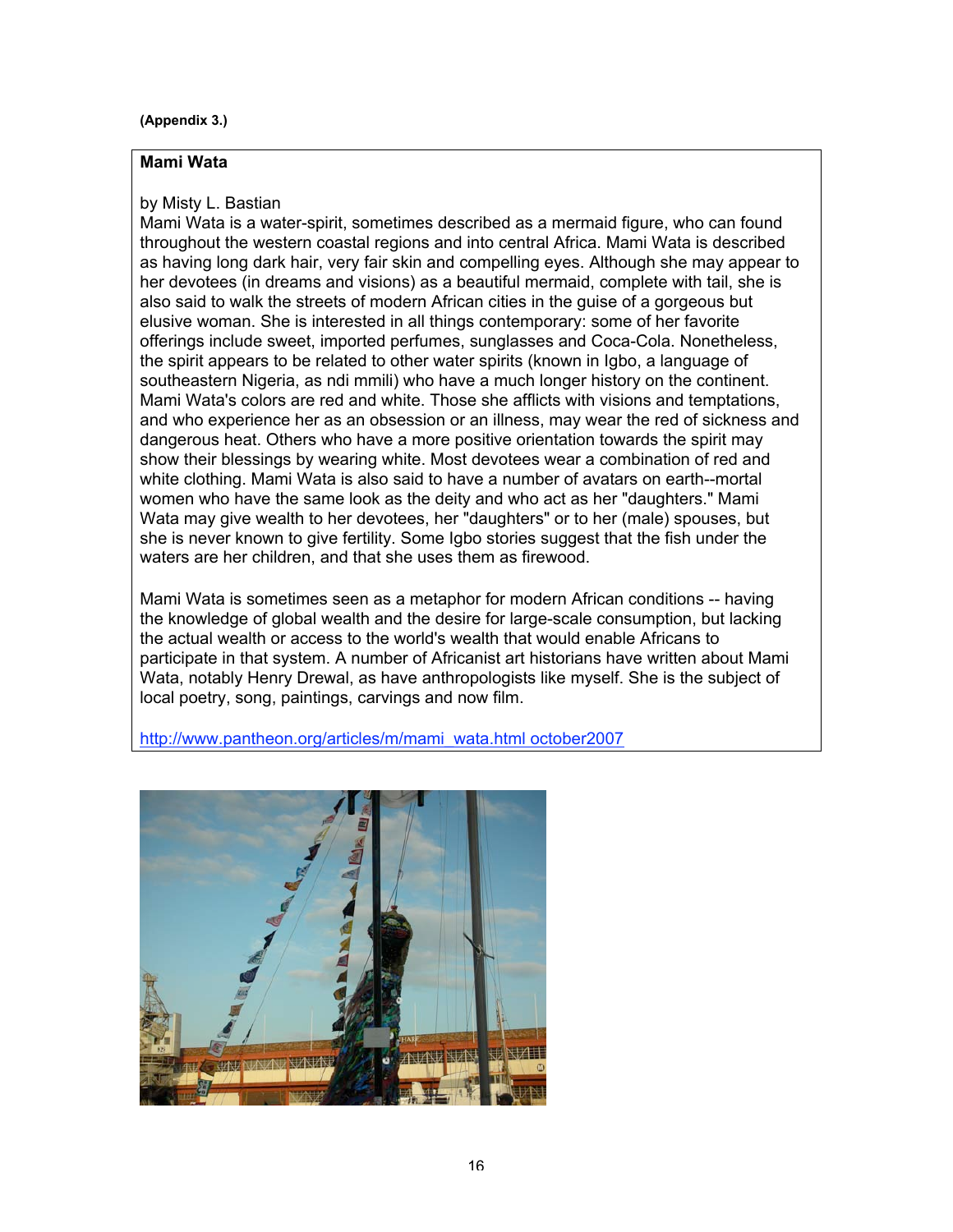#### **Moveable Feast (who agreed to co-ordinate and design the workshops and exhibition)**

The vital element on all our events is that they are participatory workshops and journeys of discovery absolutely specific to who, when and where - designed anew for each space/time and group.

#### *Creative renewal and Professional Development events for Workshop/ Participatory Artists*

These events are gatherings of artists who often work in isolation but have many areas of shared ideas and practice to have time out of the economic necessity of 'the next gig' to experiment, explore and share together. It is about developing practice through practice. These events are typically residential and can be for up to 50 artists but we also run mini-feasts over a day. We provide packs with support materials and articles and in the past we have worked with many themes including making The Museum of the Art of Workshop in three days with 35 artists. These events create new ways to work, fresh ideas, validation for artists, work opportunities, new collaborations, exciting documentation and are bursting with artistic mirth and mayhem.

### *Training Courses for Emerging Practitioners*

We have designed several courses for artists who intend to ply their trade in the participatory arts field. These courses work on development in three areas: leadership skills, the work (content and form) and group process. These are hands-on courses that start from each participant looking at their own motivation and take them through the whole process to running workshops for each other and then 'trial' workshops in an organization.

#### *Imaginative Development Events for Teachers*

These whole day events called 'The origins of learning - a creation myth' are an opportunity to play, engage with a range of art forms, learn new skills but most essentially to find expression for that vital spark at the heart of teaching and learning creativity. This is an

Opportunity for teachers, regardless of subject or age group, to look at, play with and reflect upon ways to deliver in imaginative forms.

## *Creativity for Therapists*

At the heart of an arts workshop is the entwining of creative and group process. The strength and awareness of one half of this circle magnifies and enhances the other half of the circle. This is an opportunity for a group of therapists to work with a group of artists to increase their creative vocabulary in ways that informs both their individual and group practices. http://www.themoveablefeast.co.uk/services/options.htm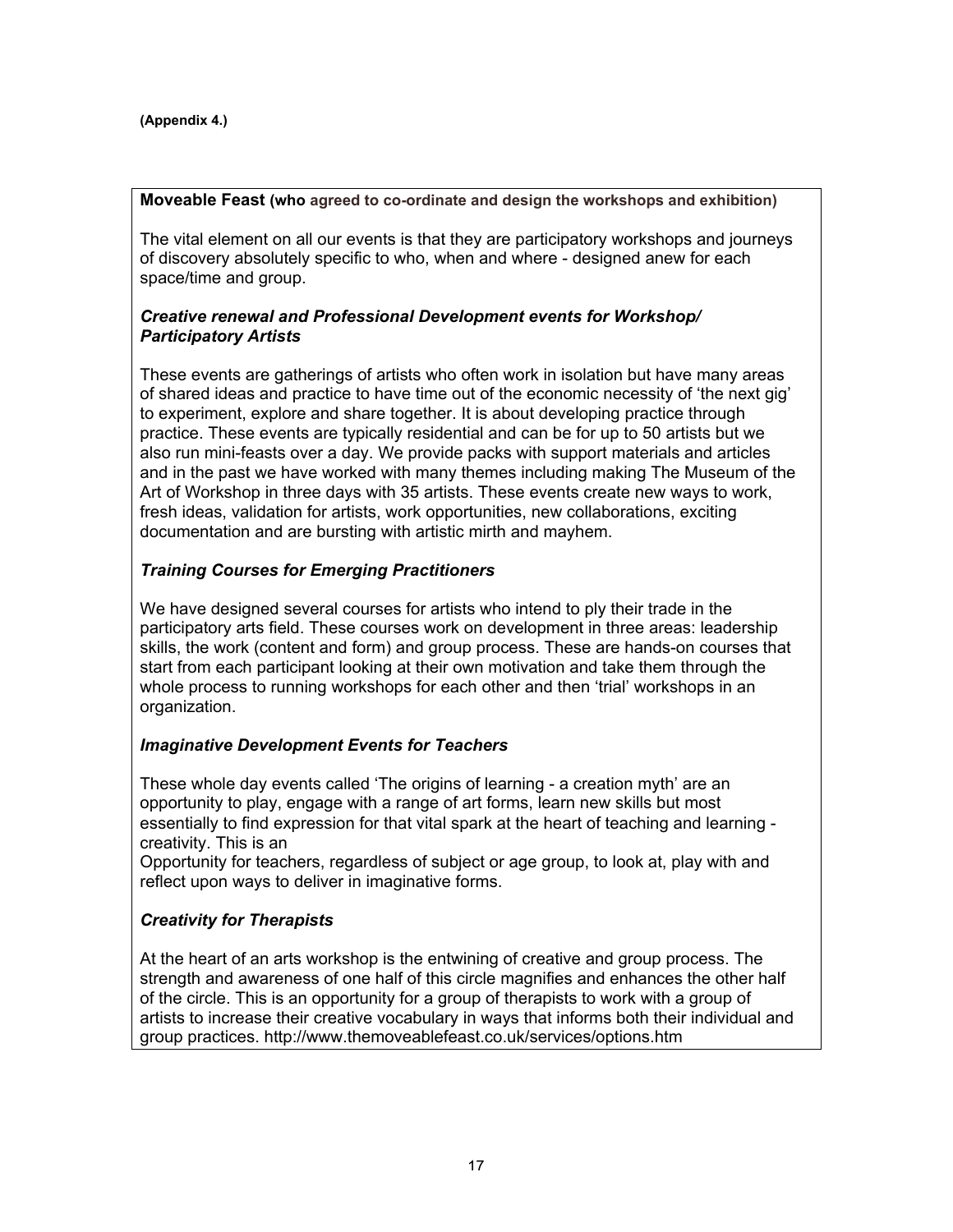#### **(Appendix 5.)**

### **Dr Osita Okagbue (Director of** *Mami Wata and the Black Atlantic***)**

Dr Osita Okagbue of Goldsmiths College, previously at the University of Plymouth and a specialist in African and Caribbean Theatre, has agreed to direct the workshops and performances.

Dr Osita Okagbue holds a BA, MA and PhD in Drama and Theatre from the University of Nigeria at Nsukka, the University of Ibadan, Nigeria and the University of Leeds respectively. He has taught African Theatre, Cross Cultural Studies in Performance, Performance Theory & Practice at the universities of Nigeria at Nsukka and Plymouth at Exmouth. At Goldsmiths he teaches African Theatre History, Postcolonial Theatre, Culture and Performance, Analytic Vocabularies, and Processes of Theatre-Making. He is the founding President of the African Theatre Association (AfTA) and founding Editor of *African Performance Review* (*APR)*. He is also an Associate Editor for Routledge's *Theatres of the World Series*, as well as being Editorial Adviser for *Enyo: Journal of African Theatre and Drama* and *Platform* (an e-journal) He is a Trustee/Artistic Director for *Imule* Theatre Company, Crediton, Devon.

http://www.goldsmiths.ac.uk/drama/staff/o-okagbue.php

#### **(Appendix 6.)**

#### **Ayodele Scott (Co-writer, Performer and Crew member of Same Boat)**

Ayo Scott is a professional West African dancer and drummer, experienced in high quality performance and inspirational teaching. Originating from Sierra Leone, he now resides in Devon and tours nationally and internationally both as an individual artist, and with the company he co-founded, Kabudu, which specialises in performing both traditional and contemporary works. He also celebrates the musical culture of West Africa with the renowned group Baka Beyond.

Ayo runs regular dance and drumming workshops, summer and winter schools in Devon, that attract participants from both near and far.

#### **David Oddie (Consultant in development of the play)**

David Oddie is an experienced theatre in education practitioner and drama teacher who is currently Senior Lecturer in Drama at The College of St Mark and St John (Marjon), Plymouth. He was founder of Rent a Role at the Barbican Theatre, Plymouth, a TIE company managing a theatre building. From 1996 David established the Barefoot Project, Plymouth's Art Education Agency, wrote a Drama BA programme for Marjon and set up the ARROW (Art: a Resource for Reconciliation Over the World) programme, described by Archbishop Desmond Tutu as "exciting, especially as it is so apt for our time."